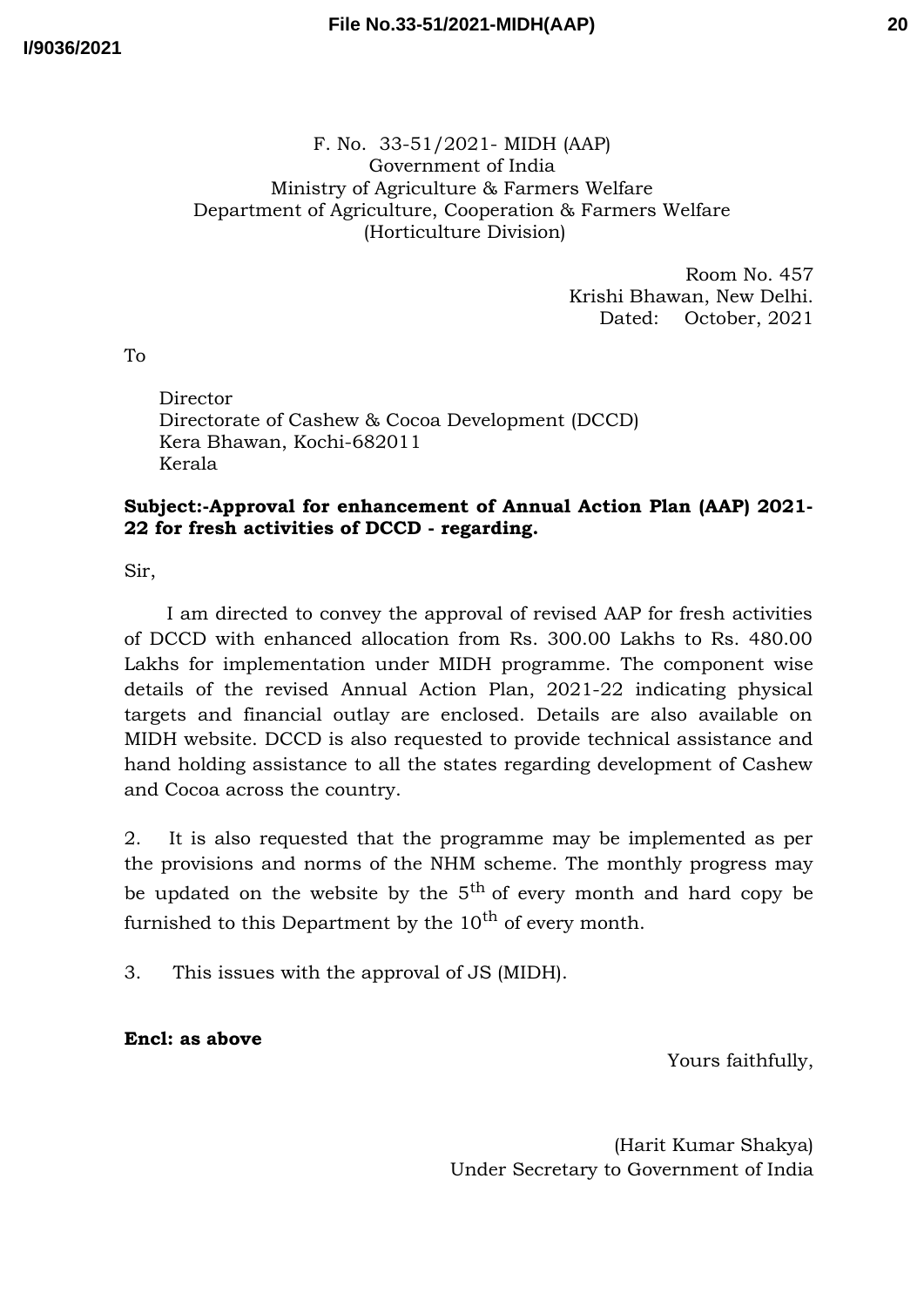Tel: 011-23388795 haritk.shakya@nic.in

## **Summary of Revised Annual Action Plan 2021-22: DCCD**

|                                                                           | SI. No. Name of the Activity                                                                  | 2021-22           |                |                   |              |          |  |
|---------------------------------------------------------------------------|-----------------------------------------------------------------------------------------------|-------------------|----------------|-------------------|--------------|----------|--|
|                                                                           |                                                                                               | <b>Phy Target</b> |                | <b>Fin Outlay</b> |              | % Outlay |  |
|                                                                           |                                                                                               | Old               | <b>New</b>     | Old               | <b>New</b>   |          |  |
|                                                                           | 1Establishment of new plantation (ha)                                                         |                   |                |                   |              |          |  |
|                                                                           | (a) Cashew                                                                                    |                   |                |                   |              |          |  |
|                                                                           | (i) Fresh Plantation                                                                          | 500               | 800            | 60.00             | 96.00        | 20.0     |  |
|                                                                           | (ii) 2nd year maintenance                                                                     | 898               | 898            | 35.92             | 35.92        | 7.5      |  |
|                                                                           | (b) Cocoa                                                                                     |                   |                |                   |              |          |  |
|                                                                           | (i) Fresh Plantation                                                                          | 100               | 150            | 12.0              | 18.0         | 3.8      |  |
|                                                                           | (ii) 2nd year maintenance                                                                     | 150               | 150            | 5.99              | 5.99         | 1.2      |  |
|                                                                           | (c) Backlog payment                                                                           |                   |                |                   |              |          |  |
| 2 Cashew productivity improvement programme through High Density Planting |                                                                                               |                   |                |                   |              |          |  |
|                                                                           | 3rd year maintenance                                                                          |                   |                |                   |              |          |  |
|                                                                           | 3Replacing senile plantation and replanting with high yielding varieties (ha)                 |                   |                |                   |              |          |  |
|                                                                           | (a) Fresh Plantation (without integration)                                                    | 600               | 1180           |                   | 72.00 141.60 | 29.5     |  |
|                                                                           | (b) Il year maintenance                                                                       | 500               | 500            | 20.00             | 20.00        | 4.2      |  |
|                                                                           | (b) III year maintenance                                                                      | 700               | 700            | 28.00             | 28.00        | 5.8      |  |
|                                                                           | 4Rejuvenation of cashew plantations                                                           |                   |                |                   |              |          |  |
|                                                                           | 5 Technology dissemination through FLD                                                        | 10                | 20             | 3.00              | 6.00         | 1.3      |  |
|                                                                           | 6Nursery programme                                                                            |                   |                |                   |              |          |  |
|                                                                           | a. Accreditation of nurseries                                                                 | 40                |                | 1.43              | 1.43         | 0.3      |  |
|                                                                           | b. Establishment of big cashew nursery                                                        |                   |                |                   |              |          |  |
|                                                                           | $c$ . Establishment of small cashew/cocoa nurseries                                           | $\mathbf{1}$      | $\overline{2}$ | 7.50              | 15.00        | 3.1      |  |
|                                                                           | d. Upgradation/ modernization of cashew/cocoa<br>nurseries                                    | $\overline{2}$    | $\overline{4}$ | 10.00             | 20.00        | 4.2      |  |
|                                                                           | 7 Publicity for crop promotion including NE States                                            |                   |                |                   |              |          |  |
|                                                                           | 1. National Seminar on Cashew                                                                 | 0                 | 1              | 0.00              | 5.00         | 1.0      |  |
|                                                                           | 2. District level seminar of Cashew and Cocoa                                                 | 30                | 30             | 15.00             | 15.00        | 3.1      |  |
|                                                                           | 3. Cashew / Cocoa fair/field day                                                              |                   |                | 7.50              | 7.50         | 1.6      |  |
|                                                                           | 4. Plublicity / Advt. / Printing literature etc.                                              |                   |                | 3.50              | 10.00        | 2.1      |  |
|                                                                           | 5. State level seminar                                                                        |                   |                |                   |              |          |  |
|                                                                           | 8 Survey on analysis of potential areas suitable for cashew in different status through MNCFC |                   |                |                   |              |          |  |
|                                                                           | 9HRD in cashew and cocoa                                                                      |                   |                |                   |              |          |  |
|                                                                           | 1. Training of the farmers within state                                                       |                   |                |                   |              |          |  |
|                                                                           | 2. Exposure visit of farmers                                                                  |                   |                |                   |              |          |  |